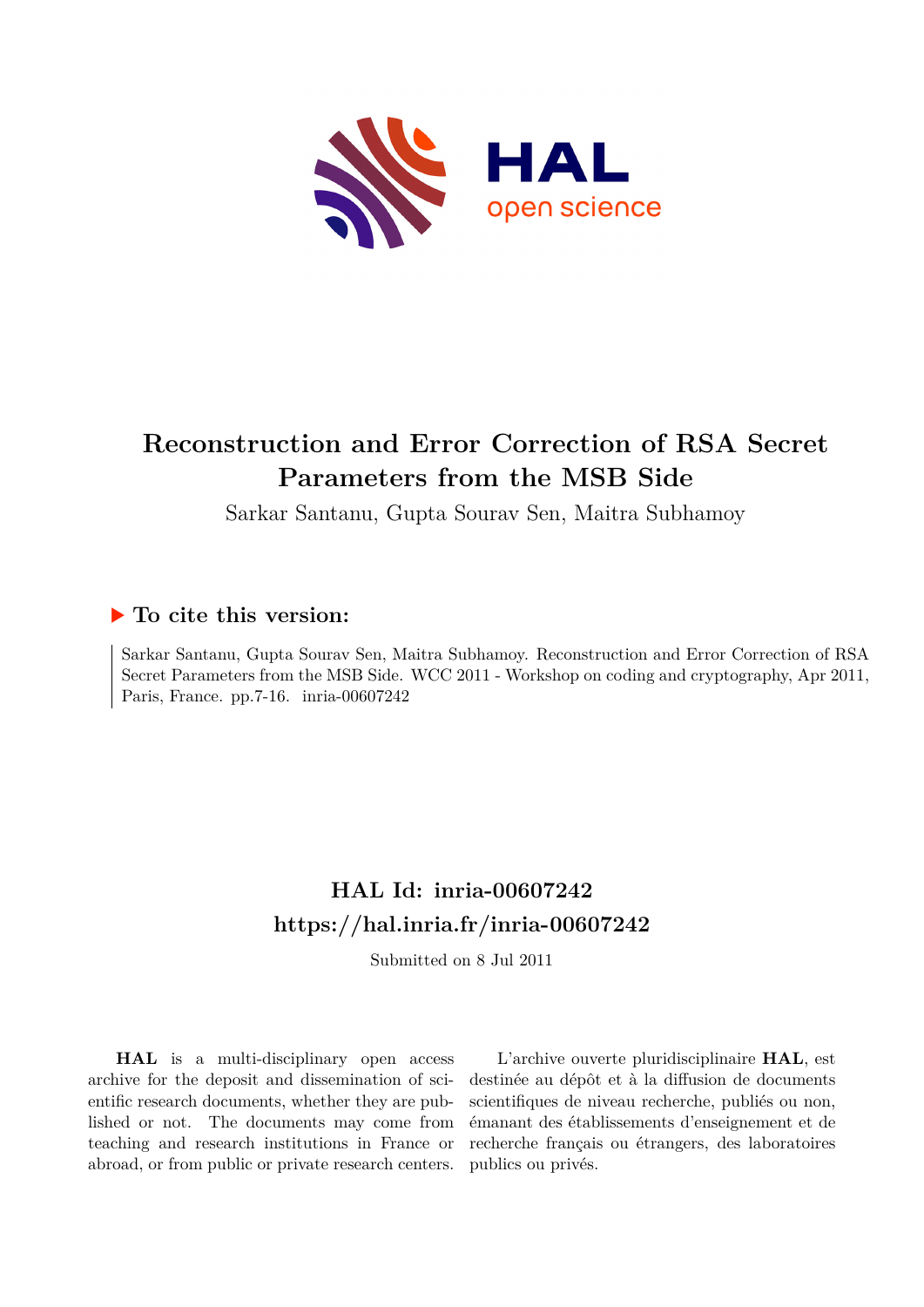# Reconstruction and Error Correction of RSA Secret Parameters from the MSB Side

Santanu Sarkar, Sourav Sen Gupta, and Subhamoy Maitra

Indian Statistical Institute, 203 B T Road, Kolkata 700108, India sarkar.santanu.bir@gmail.com, souravsg\_r@isical.ac.in, subho@isical.ac.in

Abstract. This paper discusses the factorization of the RSA modulus when some 'partial information' about the bits of the RSA secret parameters are known. Heninger and Shacham (Crypto 2009) considered the reconstruction of RSA secret parameters from a few randomly known bits, and Henecka, May and Meurer (Crypto 2010) studied the reconstruction of secret parameters when all the bits are known with some probability of error. Both the approaches attempted reconstruction from the least significant side of the parameters. In this paper we provide two new techniques for reconstruction and error correction that work from the most significant side of the parameters. Our idea uses adaptive filtering using a 'sliding window' technique. We provide theoretical as well as experimental results that are competitive with the existing works.

Keywords: Error correction, Prime reconstruction, Random known bits, RSA.

# 1 Introduction

RSA has been the most popular public key cryptosystem since its inception in 1978. The RSA modulus  $N = pq$  is constructed as a product of two large (usually 512 or 1024 bit) primes, and the Euler totient function  $\phi(N)$  is used to obtain the exponents e (coprime to  $\phi(N)$ ) and  $d = e^{-1} \text{ mod } \phi(N)$ . Encryption of plaintext M follows the rule  $C = M^e \mod N$  while the ciphertext C is decrypted as  $M = C<sup>d</sup>$  mod N. One can find a complete description of the RSA scheme in [10]. To accelerate the decryption process of RSA, one can use CRT-RSA [9], a variant of the original scheme that uses Chinese Remainder Theorem (CRT). In CRT-RSA, one uses  $d_p = d \mod p - 1$  and  $d_q = d \mod q - 1$ , instead of d, for the decryption process. This is the most widely used variant of RSA in practice, and decryption becomes more efficient if one pre-calculates the value of  $q^{-1}$  mod p. Thus, in PKCS [8] standard for the RSA cryptosystem, it is recommended to store the secret parameters as a tuple  $SK = (p, q, d, d_p, d_q, q^{-1} \mod p)$ , which we shall henceforth refer to as the secret key.

RSA and CRT-RSA have been put through extensive cryptanalysis over the last three decades. An important model of cryptanalysis is the side channel attack, such as fault attacks, timing attacks, power analysis etc., by which an adversary may obtain some information about the secret key SK.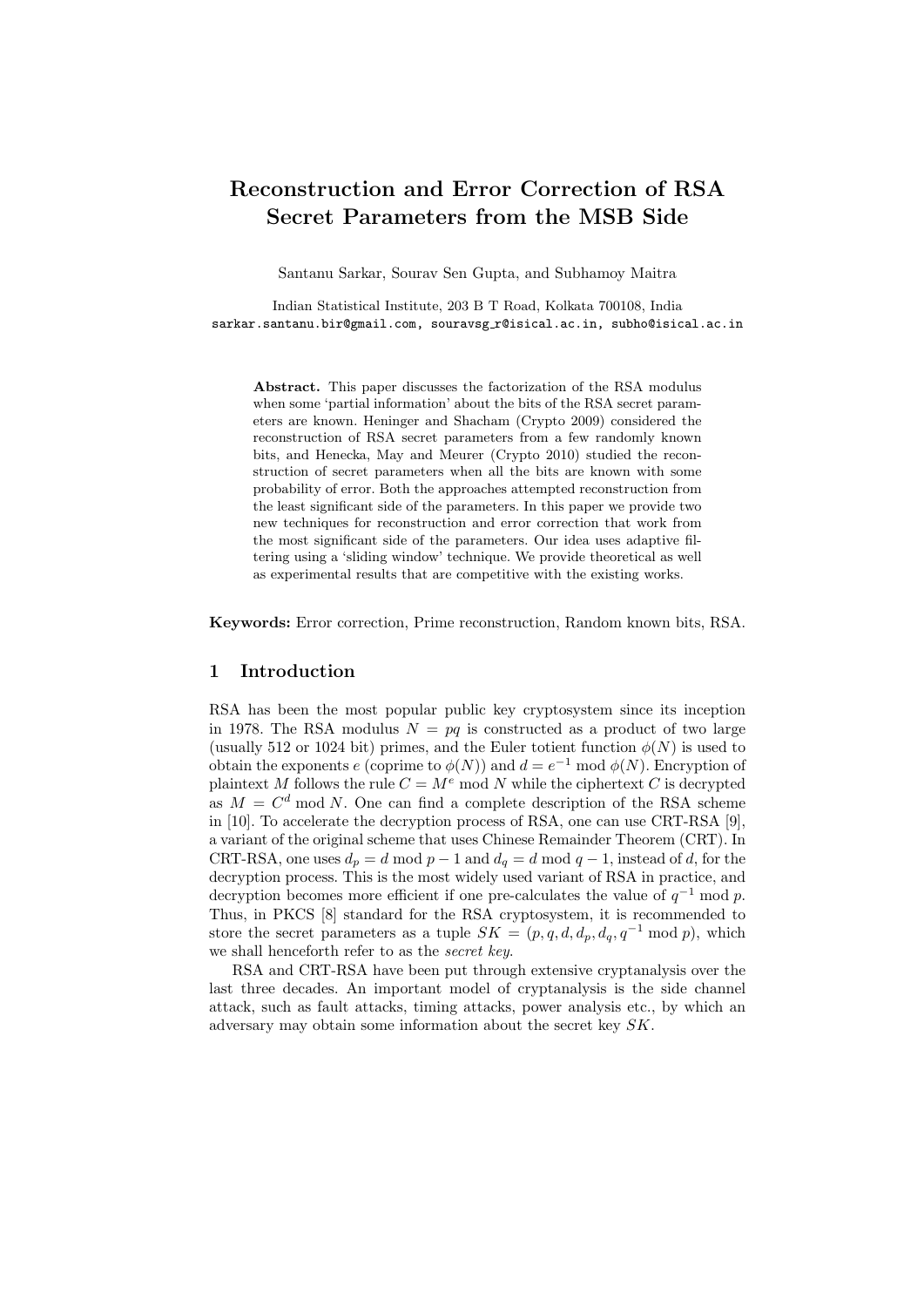In this paper, we concentrate on the partial information about the secret key SK retrieved using side channel attacks, and how this information may be exploited to mount an attack on RSA. This type of attacks on RSA or CRT-RSA is popularly known as 'partial key exposure' attacks. A majority of the partial key exposure attacks on RSA  $[1-3, 11]$  consider the knowledge of contiguous blocks of bits in the secret parameters. While the knowledge of contiguous bits may be hard to obtain, one may gain the knowledge of random bits of the RSA secret parameters via some practical side channel attacks; namely the Cold-Boot attack introduced by Halderman et al. [4].

In Crypto 2009, the Cold-Boot attack was first exploited by Heninger and Shacham [6], who proved that the attacker can factor N in time poly $(e, \log_2 N)$  if he/she has  $\delta \geq 0.27$  fraction of random bits of p, q, d,  $d_p$ ,  $d_q$ , or  $\delta \geq 0.42$  fraction of random bits of p, q, d, or  $\delta \geq 0.57$  fraction of random bits of p, q. In Africacrypt 2010, Maitra et al. [7] proposed a method for reconstructing  $p, q$  from the MSB side, when a few blocks of MSBs of the primes are known.

Recently, in Crypto 2010, Henecka et al. [5] studied the case when all the bits of SK were known, but with some probable error. In this case, one may consider that each bit of the secret parameters in  $SK$  is flipped with some probability  $\gamma \in [0, \frac{1}{2})$ . In [5], the authors proved that one can correct the errors in the secret key SK in polynomial time (for small e) when the error rate is  $\gamma < 0.237$  when  $p, q, d, d_p, d_q$  are known with error, or  $\gamma < 0.160$  when  $p, q, d$  are known with error, or  $\gamma$  < 0.084 when p, q are known with error.

Our Contribution. In this paper, we propose an extension of the aforesaid ideas towards reconstruction and error correction of the RSA secret key SK, starting from the most significant bit (MSB) side, where some partial information about the parameters is known. We present two new algorithms:

- Algorithm 1 (RecSK): Reconstructs RSA secret parameters from the MSB side when random bits of the secret key  $(p, q, d, d_p, d_q, q^{-1} \text{ mod } p)$  are known.
- Algorithm 2 (CorSK): Corrects the bit-errors in RSA secret key, starting from the MSB side of the parameters, when all the bits of the secret key  $(p, q, d, d_p, d_q, q^{-1} \bmod p)$  are known, but with some probability of error.

The algorithms are described in Section 2 and Section 3 respectively, and we also present relevant experimental results to substantiate our claim.

### 2 Reconstruction of RSA Secret Key

In this section we propose the first algorithm RecSK which recovers the RSA secret key SK from its partial knowledge. We assume that some random bits of SK are known through some side channel attack on the system. We present a probabilistic polynomial time algorithm whose inputs are these random known bits of the secret parameters of RSA, and the output is the top half of one of the RSA primes  $(p, say)$ . Our goal is to recover the top  $\frac{1}{2} \log_2 p$  many MSBs of prime  $p$  and then use the lattice based approach of Coppersmith [2] to factor  $N$ .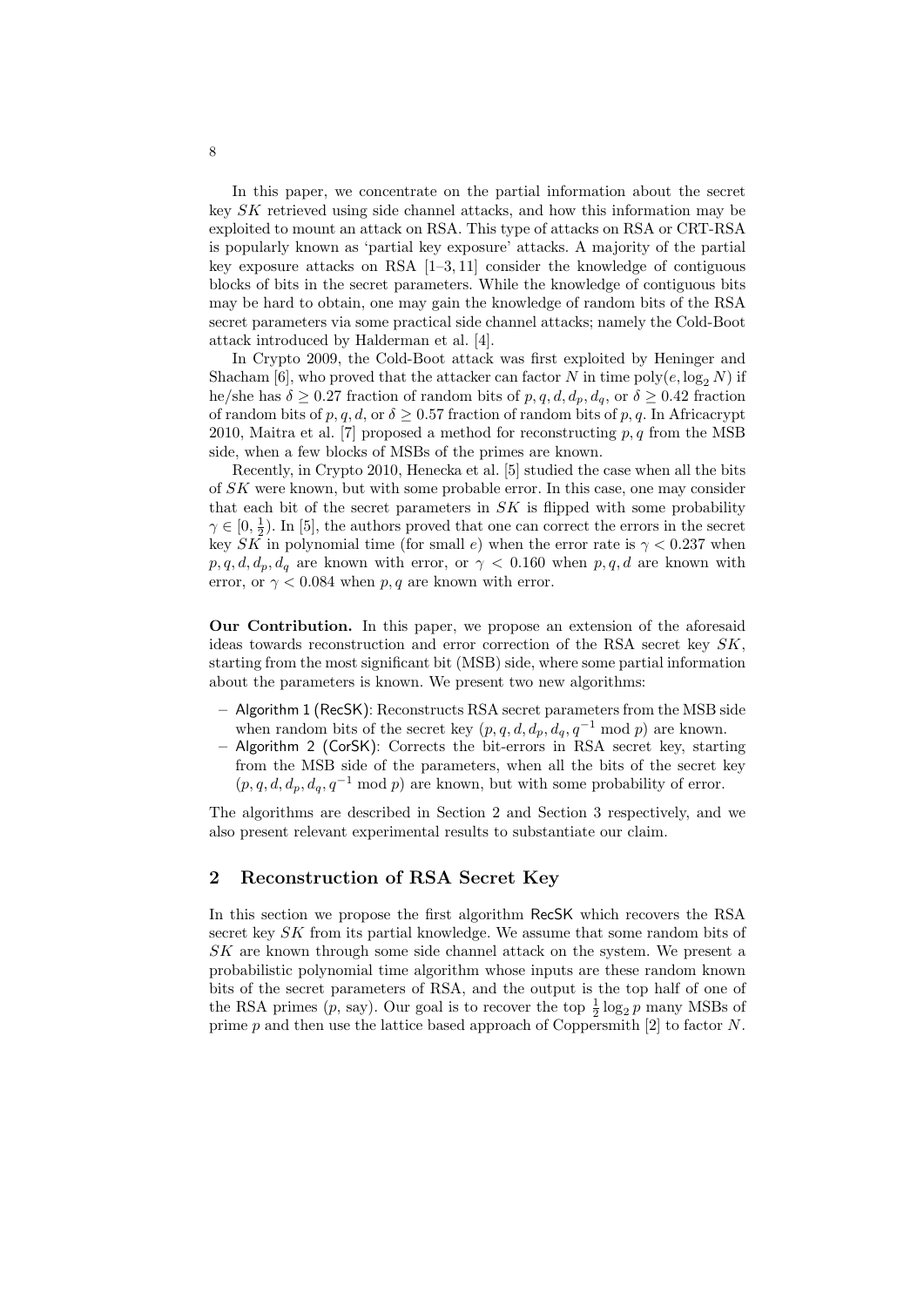It is clear if the attacker knows any one of  $\{p, q, d, d_p, d_q\}$ , he/she can easily factor N. Note that we have four RSA equations connecting these five variables:

$$
N = pq, \quad ed = 1 + k\phi(N), \quad ed_p = 1 + k_p(p-1), \quad ed_q = 1 + k_q(q-1) \quad (1)
$$

Now when  $e$  is small (within the range of a brute force search), one can capture  $k, k_p, k_q$  easily as each of these is smaller than e. Let us write  $d = d_1 + d_2$ , where  $d_2 = d \mod 2^{(\log_2 N)/2}$  and  $d_1 = d - d_2$ . It is also well known that when e is small, one can find around half of the MSBs of  $d$ , that is the portion  $d_1$  (see [1] for details). Hence in Equation (1), we are left with five unknowns  $p, q, d_p, d_q$ and  $d_2$ . In the next subsection, we propose our algorithm to find these unknown parameters from the knowledge of some random bits.

#### 2.1 The Idea for Reconstruction

Consider the case when few random bits are known from the upper halves of  $p, q, d_2, d_p, d_q$ , and assume that we know the first a many contiguous MSBs of p. According to the algorithm proposed in [7], one can recover the first  $a - t$  many contiguous MSBs of q with probability greater than  $1 - \frac{1}{2^t}$ .

Our situation is, however, different than the one considered in [7]. Here, we only know a few random bits of the RSA parameters from the MSB side, not contiguous blocks. That is, in the parameters  $p, q, d, d_p, d_q$ , we know about  $\delta$ fraction of the bits at random (where  $0 \le \delta \le 1$ ). We further assume that the known bits of the secret parameters are distributed uniformly at random, i.e., we know  $\delta a$  many bits in each block of size a, and  $a(1-\delta)$  bits are unknown.

Our idea for reconstruction provides a two-part solution to this problem. We perform two steps iteratively over the bits of prime  $p$ , starting at the MSB:

- Guess the missing bits in a block (of size  $a$ , say) to obtain all possibilities.
- Filter using the known bits of  $q, d_2, d_p, d_q$  to recover the correct option.

In the Guess routine, we consider all options for the unknown  $a(1 - \delta)$  many bits in a specific block of p, and construct  $2^{a(1-\delta)}$  possibilities for the block. Using each of these options, we mimic the reconstruction idea of [7] to find the first  $(a - t)$  many MSBs of  $q, d_p, d_q, d_2$ . In the Filter stage, we utilize the bits we know from  $q, d_p, d_q, d_2$  to discard obvious wrong options. We first illustrate our methodology for  $p$  and  $q$ , and later extend this to utilize all RSA parameters.

#### 2.2 Reconstruction using  $p$  and  $q$

Suppose that we know  $\delta$  fraction of the bits of p and q each, distributed uniformly at random, as discussed. Now, the reconstruction algorithm is as follows.

Step 0. In the Guess routine, we generate  $2^{a(1-\delta)}$  options for the first a MSBs of  $p$ , pad the remaining by 0's, and store in an array  $A$ , say. The Filter algorithm is performed on  $A = {\tilde{p}_1, \tilde{p}_2, \ldots, \tilde{p}_k}$  where  $k = |A| = 2^{a(1-\delta)}$ .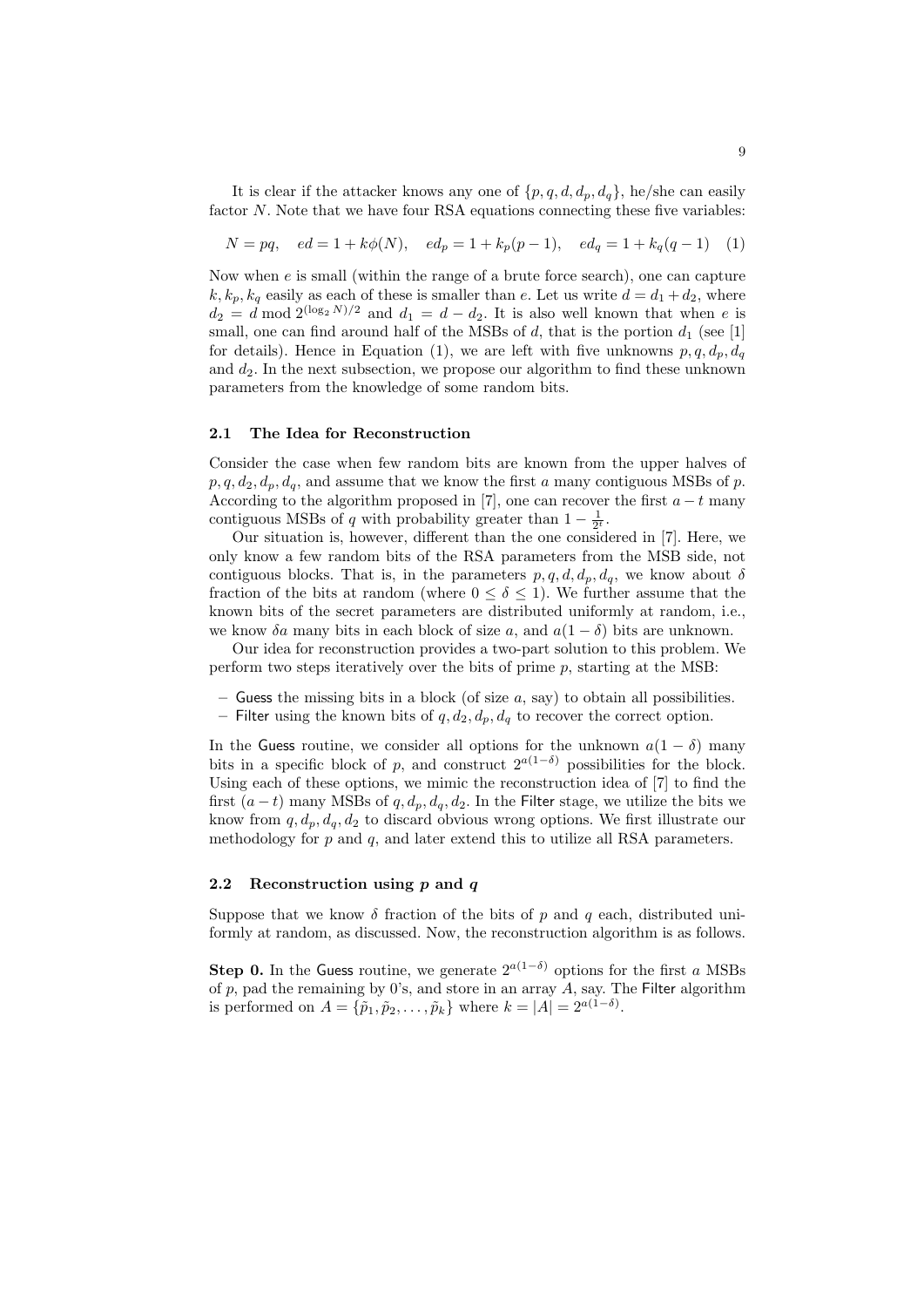**Step 1.** For each option  $\tilde{p}_i \in A$ , we reconstruct the first  $(a - t)$  MSBs of q using the idea of [7], i.e.,  $\tilde{q}_i = \lfloor \frac{N}{\tilde{p}_i} \rfloor$ . Store these options in an array B. We expect the first block of  $a - t$  MSBs of  $\tilde{q}_i$  to correctly correspond to  $\tilde{p}_i$  with probability  $1 - \frac{1}{2^t}$  in each of these cases (*t* is the offset).



**Step 2.** Match the known bits of q from this block (first  $(a - t)$  MSBs of q) with the corresponding ones in each of these reconstructions  $\tilde{q}_i$ . If for some  $1 \leq l \leq a-t$ , the bit  $q[l]$  is known but  $q[l] \neq \tilde{q}_i[l]$ , then there is a mismatch, and we discard  $\tilde{q}_i$  from B, and hence  $\tilde{p}_i$  from A. If all the known bits of q match with those of  $\tilde{q}_i$ , then only we retain  $\tilde{p}_i$  in A. After this match-and-discard stage, the number of remaining options in  $A = {\tilde{p}_1, \tilde{p}_2, \ldots, \tilde{p}_x}$  is x, which we hope is considerably lower than the initial number of options  $k = 2^{a(1-\delta)}$ .

Step 3. Each remaining option has some correctly recovered block of MSBs. We try to find the initial contiguous *common portion* out of the  $x$  options, i.e., we find the maximum value of  $c$  such that  $c$  many initial MSBs of all the options are same. If there is only a single option left in A (i.e.,  $x = 1$ ), we evidently get  $c = a$ . As we have chosen only the common bits of all possibilities, we can be certain that these  $c$  bits of  $p$  are correctly recovered.



**Iterate.** Now, we take the next block of a bits of p starting at the  $(c + 1)$ -th MSB, and repeat the Guess and Filter routines using the first  $(c + a)$  MSBs of p.

$$
0 \t\t c \t\text{Guess} \t\t c + a \t\text{Padding of 0's} \t\t \log_2 p
$$

The last two steps above (Step 3 and Iterate) constitute the 'sliding window' technique that filters adaptively over the length of  $p$ . This process is continued until half of  $p$  is recovered from the MSB side. We formalize the efficiency of the reconstruction algorithm in the next section.

# 2.3 Efficiency of Reconstruction using  $p$  and  $q$

In this section, we find the fraction  $\delta$  of the bits of the primes p and q that is required to be known for our reconstruction algorithm to recover the top half of p successfully. Before we prove the main result, we require the following.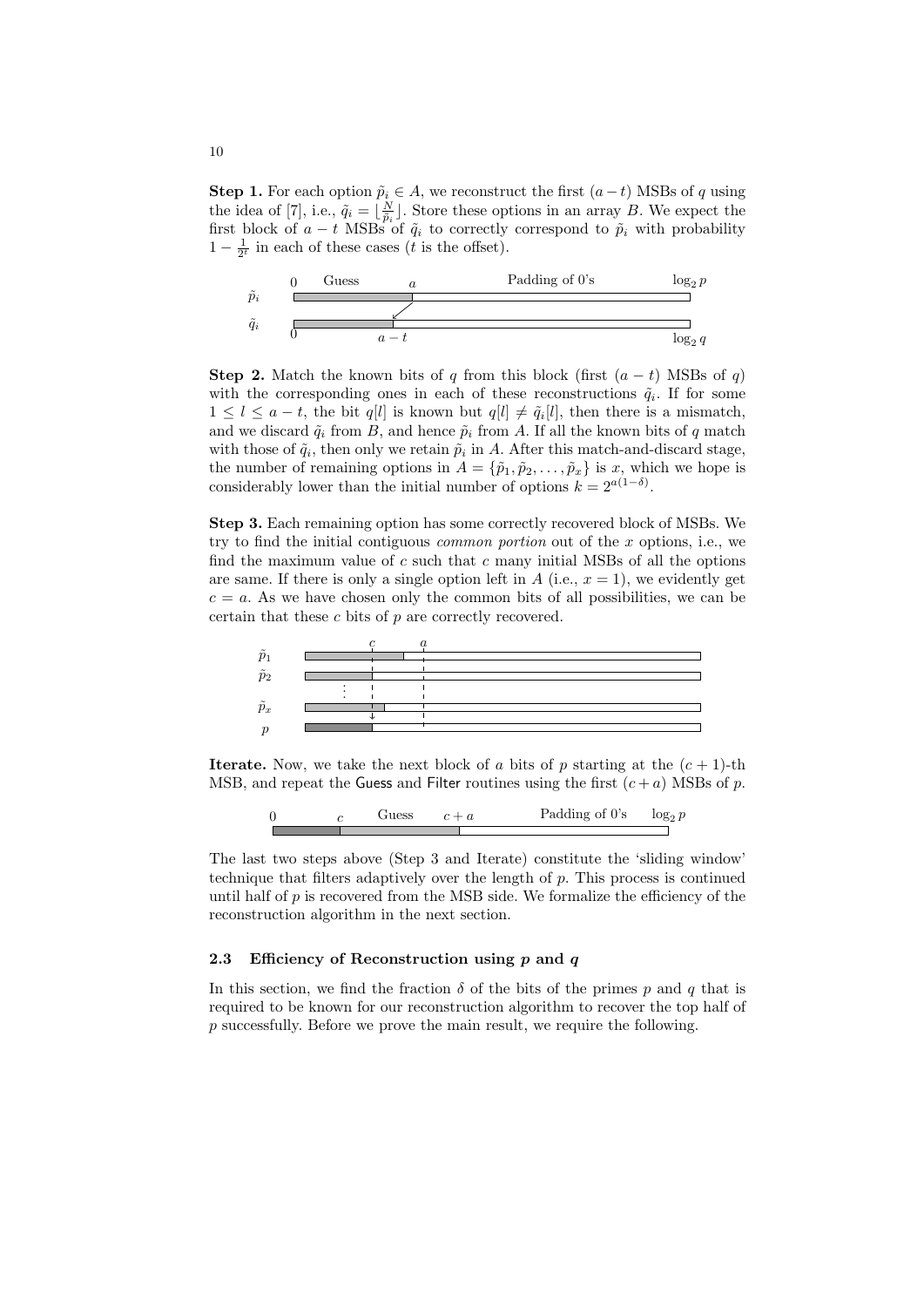**Lemma 1.** Suppose that in a contiguous block of a many bits of p, we know  $\nu$ fraction of the bits. Also suppose that the first unknown bit of p in this block occurs at the y-th position, starting from the MSB side. Then, the expected value of y is given by  $E(y) = \frac{1}{1-y} - a\nu^a - \frac{\nu^a}{1-\nu}$ .

*Proof.* Each bit of p in the block is known with probability  $\nu$ . The range of values that y can assume within this block is  $y \in [1, a]$ , and the probability distribution of y follows  $Pr(y = k) = \nu^{k-1}(1 - \nu)$ . Thus, we obtain the expectation as  $E(y) = \sum_{k=1}^{a} k \cdot Pr(y = k) = (1 - \nu) \sum_{k=1}^{a} k \cdot \nu^{k-1} = \frac{1}{1 - \nu} - a\nu^{a} - \frac{\nu^{a}}{1 - \nu}.$ 

Note that the expectation can be approximated as  $\overline{y} = E(y) \approx \frac{1}{1-\nu}$  when a is large. Now we can state and prove the main technical result of this section.

**Theorem 1.** Suppose that in each block of size a in the primes p and q, about  $\nu$  fraction of bits are known. In this case, the reconstruction algorithm described above can successfully recover the top half of p, with probability  $\left(1-\frac{1}{2^t}\right)^{\frac{\log p}{2(a-t)}}$ , if

$$
\nu \ge \frac{3}{4} - \frac{1}{4(a-t)} \left( 1 + \sqrt{(a-t)^2 - 6(a-t) + 1} \right),\,
$$

where block size a and offset t are used as the parameters for the algorithm.

*Proof.* In a block of size a in prime p, we know  $\nu$  fraction of the bits. Thus, there are  $a(1 - \nu)$  many unknown bits in the block. In Step 0 (Guess routine) of the reconstruction algorithm, this will result in  $2^{a(1-\nu)}$  options, i.e.,  $k = |A|$  $2^{a(1-\nu)}$ . Each of these options are used to find an approximation for a block of  $a-t$  bits of q, following the idea in Step 1. This introduces the probability  $1-\frac{1}{2^t}$ in the result for each block of size  $(a-t)$ , and there are  $\frac{\log p}{2(a-t)}$  many such blocks in our target range, i.e., the top half of p.

In the Filter phase of the algorithm, Step 2 performs the match-and-discard operation using the known bits of this corresponding block of  $q$ . Now, we know  $(a - t)\nu$  many bits in this block of q, but not all of the bits will be useful in filtering the options. Suppose that the first unknown bit of  $p$  in the block of size  $a$  occurs at a position  $y$ , starting from the MSB. Then, the known bits of  $q$ within the range [1, y] in the block of size  $(a - t)$  under consideration will have no effect on the unknown bits of  $p$ , and hence we will not be able to use about  $\psi$  bits of q for reconstruction.

| 0             | Known                           | $y$ | Known/Guessed                       | $a$ |
|---------------|---------------------------------|-----|-------------------------------------|-----|
| $\tilde{p}_i$ | Bits of $q$ not usable $= y\nu$ |     |                                     |     |
| $q$           | Not usable                      | $y$ | Usable bits of $q = (a - t - y)\nu$ |     |

It is expected that we will be able to use about  $(a - t - \overline{y})\nu$  many bits of q in the Filter routine, where the mean value  $\overline{y} \approx \frac{1}{1-\nu}$  is as estimated in Lemma 1. Now, we use the following assumption for filtering through the options of  $p$ .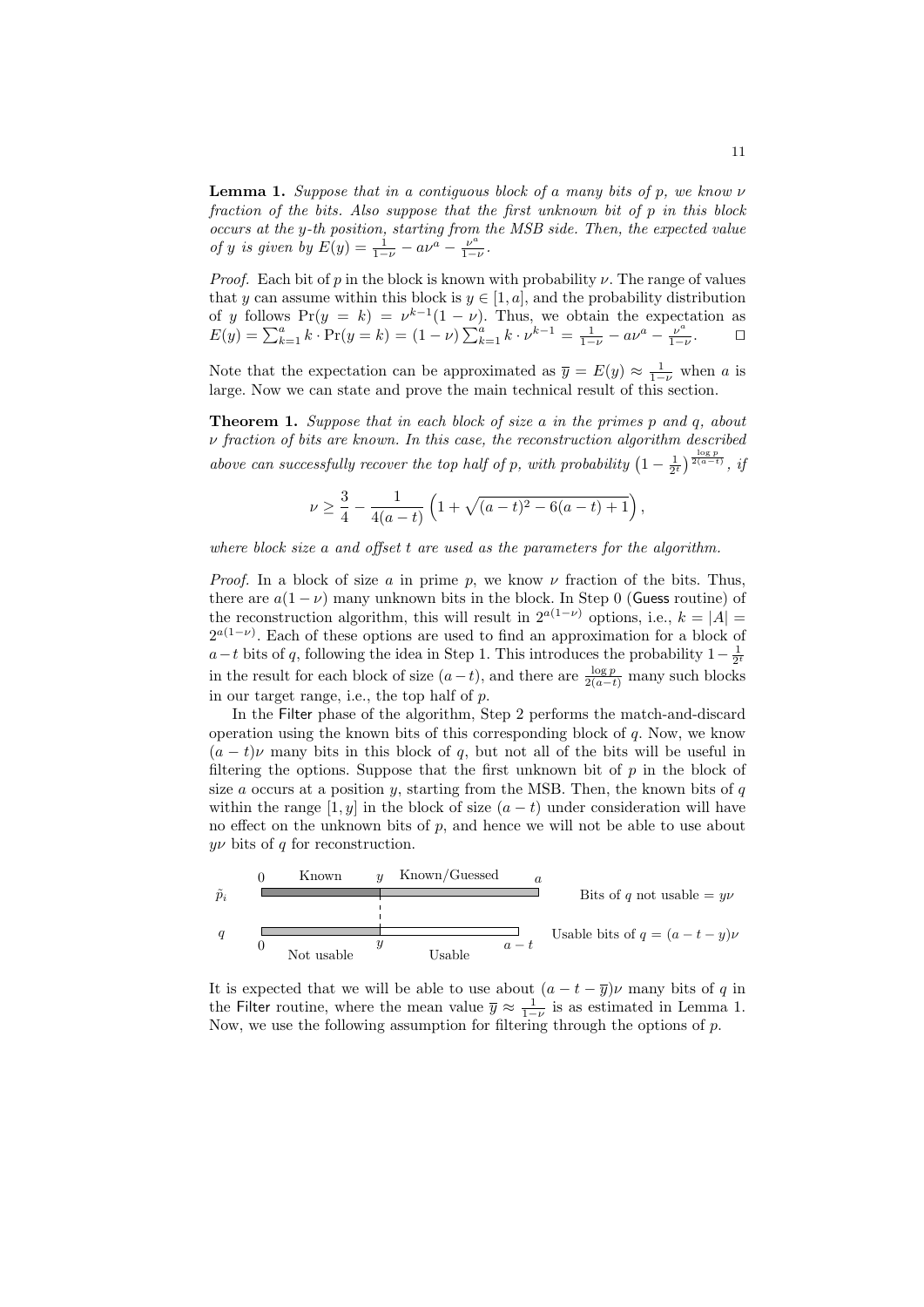Assumption 1: Each useful bit of  $q$  is capable of correcting 1 bit of  $p$ , and hence reduces the number of options of  $p$  by a factor of 2.

The assumption allows us to estimate the number of remaining options after filtering is done. As we know  $(a - t - \overline{y})\nu$  many bits of q, the number of options of p reduces by a factor of  $2^{(a-t-\overline{y})\nu}$ . Thus, we are left with number of options

$$
x = \frac{\text{Initial options } k}{\text{Reduction using Filter}} = \frac{2^{a(1-\nu)}}{2^{(a-t-\overline{y})\nu}} = 2^{a(1-\nu)-(a-t-\overline{y})\nu}
$$

Note that we have used a block of  $a - t$  bits of q for filtering through a block of a bits of  $p$ . Thus, it is expected that we will be left with a block of  $t$  bits in  $p$  which is not corrected (the last  $t$  bits, to be specific). Within these  $t$  bits, the number of unknown bits of p is  $t(1-\nu)$ , and hence the best the Filter routine can do is to keep around  $2^{t(1-\nu)}$  remaining options after the match-and-discard stage (Step 2). Thus, the desired outcome of Step 2 is  $x \approx 2^{a(1-\nu)-(a-t-\overline{y})\nu} \approx 2^{t(1-\nu)}$ , i.e.,  $a(1-\nu) - (a - t - \overline{y})\nu \approx t(1-\nu)$ . Putting the estimated value of  $\overline{y} \approx \frac{1}{1-\nu}$ , as in Lemma 1, and simplifying the equation, we obtain the condition to be

$$
\nu^{2} - \left(\frac{3}{2} - \frac{1}{2(a-t)}\right)\nu + \frac{1}{2} \approx 0
$$

Solving the quadratic equation in  $\nu$ , we obtain the desired expression. □

Example 1. Suppose that we take  $a = 30$  and  $t = 5$  for the reconstruction, where p and q are of bitsize 512 each. From Theorem 1, we get  $\nu > 52.18\%$ , which denotes the fraction of bits to be known from each block of size  $a$  in primes p, q. But our goal is to estimate  $\delta$ , the overall fraction of bits to be known for  $p, q$ , such that 52.18% of bits are known in each block with a high probability.

If we know each bit of p or q with probability  $\delta$ , then the probability that we know v or more fraction of bits in each block of size a is given by  $\sum_{k=a}^{a} {a \choose k} \delta^{k} (1-\$  $\delta$ )<sup>a-k</sup>. In our case with  $a = 30$  and  $\nu \approx 52.18\%$ , we observe that  $\delta \approx 64\%$  ensures a probability greater than 0.9. Thus for  $\delta = 64\%$ , our reconstruction algorithm will recover the top half of p with approximately 90% chance of success.  $\Box$ 

Experimental Data. We have implemented the code in Sage 4.1 (Linux Ubuntu 8.04) on a machine with Dual Core Intel Pentium D CPU (1.83 GHz, 2 GB RAM, 2 MB Cache). In these experiments, we have taken 1024 bit N and  $e = 2^{16} + 1$ , as is the case in most practical situations. In all the experiments, we chose  $t = 5$ .

| <b>Blocksize</b> | Offset | Known fraction of bits $\delta$ (%) |              | Time (seconds) |
|------------------|--------|-------------------------------------|--------------|----------------|
| а                |        | Theoretical                         | Experimental |                |
| 25               |        |                                     |              |                |
| 30               |        | 64                                  |              |                |
| 35               |        |                                     |              | 3709           |

Table 1. Experimental data for reconstruction using random known bits of  $p$  and  $q$ .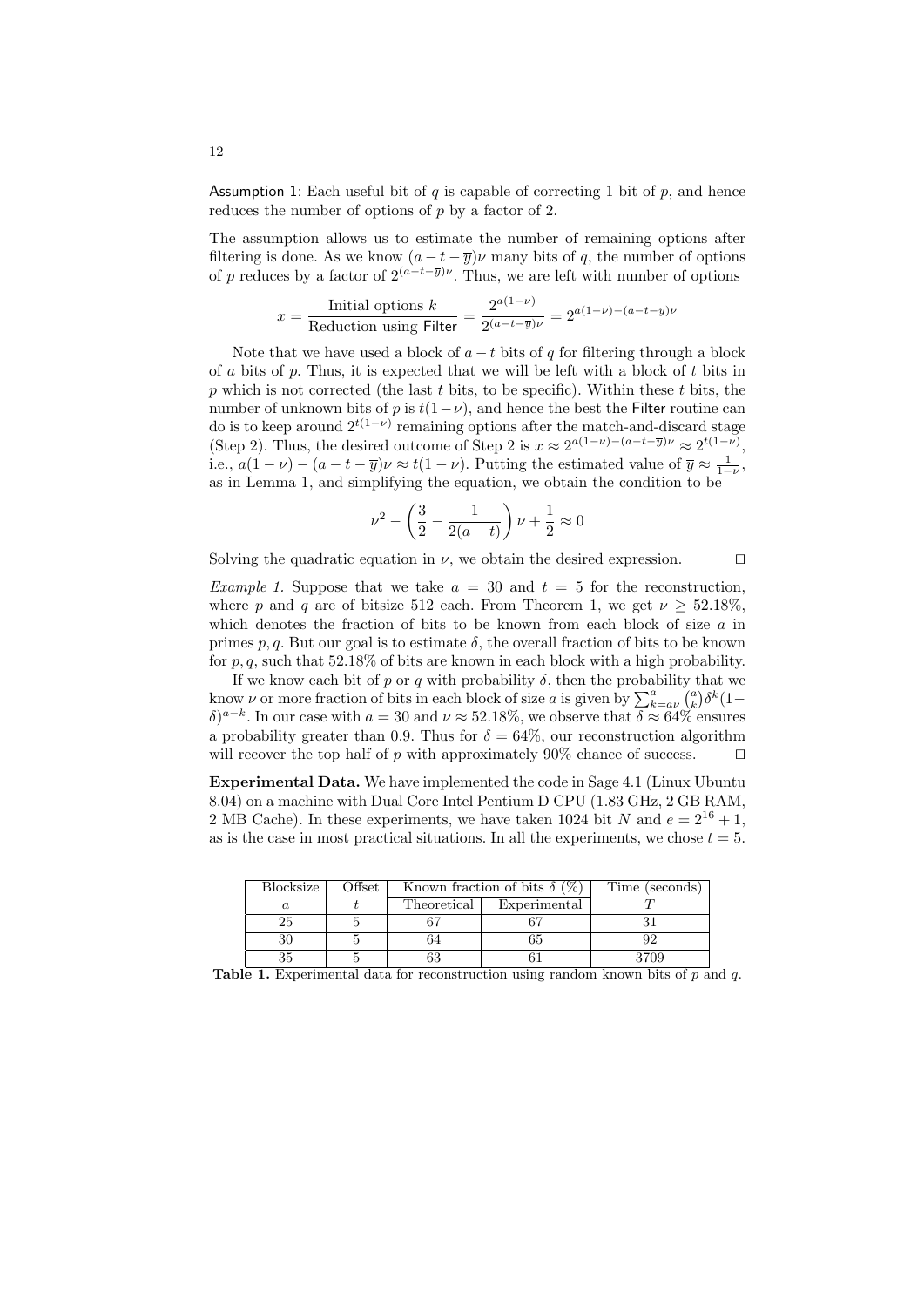#### 2.4 The General Reconstruction Algorithm

In this section, we extend our idea of reconstruction to all the RSA secret parameters  $p, q, d, d_p, d_q$  (except for  $q^{-1}$  mod p). Given  $\delta$  fraction of bits for each parameter, the following algorithm attempts to reconstruct the top half of p.

**Input:**  $N, e, k, k_p, k_q$ , and the known bits of  $p, q, d_2, d_p, d_q$ . Output: Top half of the MSBs of p. 1 Choose parameters  $a, t, b = 0, c_{old} = 1;$ 2 while  $b < \frac{l_N}{2}$  do 3 For first  $(a + b)$  MSBs of p, choose all possible options  $\tilde{p}$  and store in an array A; 4  $A =$  Filter $(N, q, d_2, d_p, d_q, A, a, t, b);$ 5 | If the array A remains unaltered, increase a and go to Step 3; 6 if  $|A| = 1$  then 7 | | Set first  $(a + b)$  MSBs of  $\tilde{p} = A[1]$  as those of prime p; 8 | Set  $b = a + b$  and  $c_{old} = a + b$ ; end 9 else 10 Find  $c \leq a + b$  such that the first c MSBs of all members of A are same; 11 | If c remains unaltered  $(c = c_{old})$ , increase a and go to Step 3; 12 | Set  $b = c$  and  $c_{old} = c$ ; end end

**Algorithm 1:** RecSK: MSB reconstruction algorithm using  $p, q, d_2, d_p, d_q$ .

**Input:** N, the known bits of  $q, d_2, d_p, d_q$ , array A and parameters  $a, t, b$ . Output: Modified array A of bit strings. 1 for  $i = 1$  to |A| do  $\hat{p} = A[i];$ Calculate  $\tilde{q} = \lfloor \frac{N}{\tilde{p}} \rfloor$ ,  $\tilde{d}_2 = \lfloor \frac{k(N-\tilde{p}-\tilde{q})}{e} \rfloor$  $\frac{-\tilde{p}-\tilde{q})}{e}$  ],  $\tilde{d_{p}}=\lfloor\frac{k_{p}\tilde{p}}{e}\rfloor$  $\mathbf{g} \quad \begin{array}{c} \end{array}$  Calculate  $\tilde{q} = \lfloor \frac{N}{\tilde{p}} \rfloor$ ,  $\tilde{d}_2 = \lfloor \frac{k(N-\tilde{p}-\tilde{q})}{e} \rfloor$ ,  $\tilde{d}_p = \lfloor \frac{k_p \tilde{p}}{e} \rfloor$ ,  $\tilde{d}_q = \lfloor \frac{k_q \tilde{q}}{e} \rfloor$ ; 4 Compare the known bits from the first  $(a + b - t)$  MSBs of q with  $\tilde{q}$ ,  $d_2$  with  $\tilde{d}_2$ ,  $d_p$  with  $\tilde{d}_p$ , and  $d_q$  with  $\tilde{d}_q$  respectively; <sup>5</sup> If any of the above comparisons results in a mismatch, discard corresponding  $\tilde{p}$  from A; end <sup>6</sup> Return A;

Algorithm 2: Subroutine Filter used in RecSK algorithm.

The efficiency analysis for RecSK extends the analysis performed for primes, and we will obtain a generalized version of Theorem 1, using the known bits of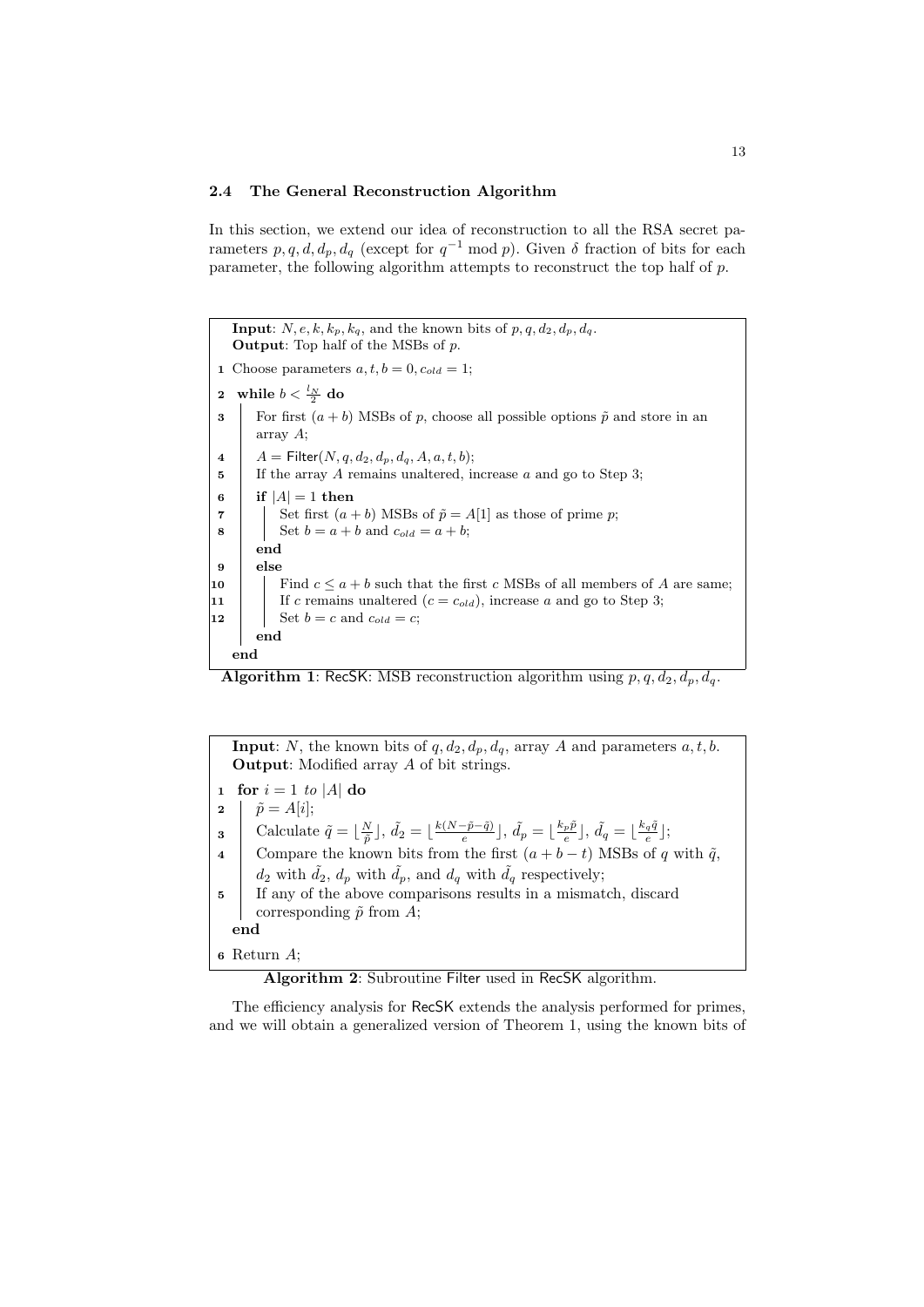all RSA secret parameters in SK. Due to space constraints, we do not present the analysis here, but it will be a part of the extended full version of the paper.

However, we support our claim with the help of a few practical reconstructions, as presented in Table 2. In the full version of the paper, we will include the theoretical bounds on  $\delta$  and more experimental results.

| Random bits known from $p, q$ and $d$ |            |                                     |                    |  |
|---------------------------------------|------------|-------------------------------------|--------------------|--|
| Blocksize a                           | Offset $t$ | Known fraction of bits $\delta$ (%) | Time $T$ (seconds) |  |
|                                       |            |                                     | 1517               |  |
|                                       |            |                                     | 10376              |  |

| Random bits known from p, q, d, $d_p$ and $d_q$ |            |                                     |                    |  |
|-------------------------------------------------|------------|-------------------------------------|--------------------|--|
| Blocksize a                                     | Offset $t$ | Known fraction of bits $\delta$ (%) | Time $T$ (seconds) |  |
| 25                                              |            |                                     | 1042               |  |
| 30                                              |            |                                     | 15685              |  |
| 35                                              |            |                                     | 259210             |  |

Table 2. Experimental data for reconstruction algorithm RecSK.

# 2.5 Comparison with Existing Work

In the existing literature of RSA secret key reconstruction, we can compare our work to those of Heninger and Shacham [6] and Maitra et al. [7].

Heninger and Shacham [6] were the first to propose the problem and solve it, starting from the LSB side of the RSA parameters. We provide the first solution to this problem starting from the MSB side, and we can compare with the result of  $[6]$  as in Table 3. The data clearly shows that our technique yields results of comparable quality to those in [6]. However, the fraction of bits required to be known for the reconstruction in [6] is slightly lower compared to that in case of our method. This is because our algorithm entails a certain probability of success, whereas the approach of [6] is deterministic in nature.

| Bits known from     | Bits required in [6] | Bits required for RecSK                |
|---------------------|----------------------|----------------------------------------|
| p, q                | 57%                  | 61%                                    |
| p, q, d             | 42%                  | 46%                                    |
| $p, q, d, d_p, d_q$ | 27%                  | 38%                                    |
| -----               |                      | $\cdots$ $\cdots$ $\cdots$<br>$\cdots$ |

Table 3. Comparison of our reconstruction algorithm with that of [6].

**Maitra et al.** [7] were the first to consider the reconstruction of primes  $p, q$ from the MSB side, but only when small contiguous blocks of bits are known. The probability of correct reconstruction in our case is same as [7], but we can reconstruct from random bits, which could not be resolved in [7].

14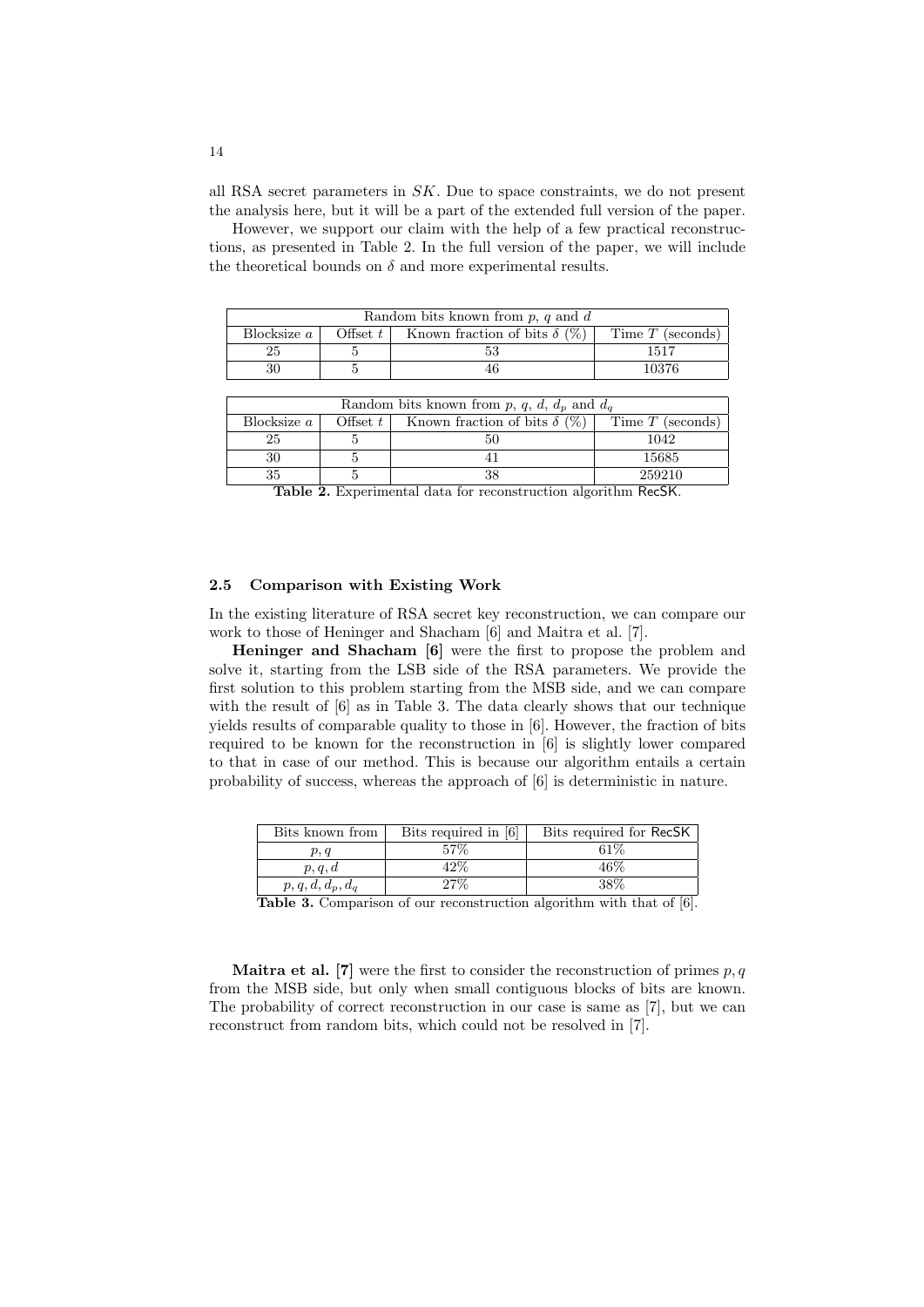# 3 Error Correction Algorithm

In case of our second problem, instead of knowing a few bits, we consider the situation where all the bits of the secret key  $SK$  are known, but there is a probability of error associated with each bit. This is the scenario introduced in [5], where the authors proved that when error rate is less than 0.237, one can correct all errors with expected polynomial time, starting from the LSB side.

We consider the same, but starting with the MSB. Suppose that the upper half of all RSA secret parameters  $p, q, d_2, d_p, d_q$  are given, but with some error probability  $\gamma$  associated with each bit. We call the available values of the parameters  $p', q', d'_2, d'_p, d'_q$ , each of which is erroneous to some extent. We correct the errors starting from the MSB side of the parameters, and propose the following.

Idea for Error Correction [CorSK]. Choose the parameters a (blocksize) and t (offset) for reconstruction, as before, and also choose a threshold for error to be used in this approach.

**Step 0.** In the Guess routine, we generate  $2<sup>a</sup>$  (all possible) options for the first a MSBs of  $p$ , pad the remaining portion by 0's, and store in an array  $A$ , say. Step 1. For each  $\tilde{p}_i \in A$ , we reconstruct first  $(a-t)$  MSBs of other parameters:

$$
\tilde{q}_i = \left\lfloor \frac{N}{\tilde{p}_i} \right\rfloor, \quad \tilde{d}_{2i} = \left\lfloor \frac{k(N-\tilde{p}_i - \tilde{q}_i)}{e} \right\rfloor, \quad \tilde{d}_{p_i} = \left\lfloor \frac{k_p \tilde{p}_i}{e} \right\rfloor, \quad \tilde{d}_{q_i} = \left\lfloor \frac{k_q \tilde{q}_i}{e} \right\rfloor
$$

- **Step 2.** For each *i*, find the Hamming distance of  $\tilde{p}_i, \tilde{q}_i, \tilde{d}_{2i}, \tilde{d}_{pi}$  with the available values  $p', q', d'_2, d'_p, d'_q$  and calculate the sum of all these Hamming distances. The Hamming distance is calculated only for the concerned block of size  $a$  in all the parameters, and the sum is considered to be a measure for error. If this sum is less than the predefined threshold, we retain  $\tilde{p}_i$  in  $A$ , and otherwise we discard  $\tilde{p}_i$  from A to reduce the number of options.
- **Step 3.** Find the maximum value of  $c$  such that  $c$  many initial MSBs of all the options are same, i.e.,  $\tilde{p}_1[l] = \tilde{p}_2[l] = \cdots = \tilde{p}_x[l]$  for all  $1 \leq l \leq c$  but not for  $c < l \leq a$ . As we have chosen the common bits of all possibilities, these c bits of  $p$  are correctly recovered.
- **Iterate.** We take the next block of a bits of p starting at the  $(c + 1)$ -th MSB, and repeat the Guess and Filter routines using the first  $(c + a)$  MSBs of p.

As before, this process is continued until half of  $p$  is recovered from the MSB side, after which one can factorize  $N$  using the idea of Coppersmith [2]. We will present our error correction algorithm CorSK more formally in the full version of the paper. The efficiency analysis will follow similar lines to those in [5] and the idea of Theorem 1. We will present the complete analysis in the extended full version of the paper. In case of practical experiments with our idea for error correction, we have so far been successful in correcting approximately 14% bit error in the SK parameters, using a block size  $a = 14$  and offset  $t = 4$ . Note that this result is competitive with respect to the results published in [5], which could correct 17% bit error with similar block size. In the full paper, we shall present more experimental results as well as the corresponding theoretical bounds.